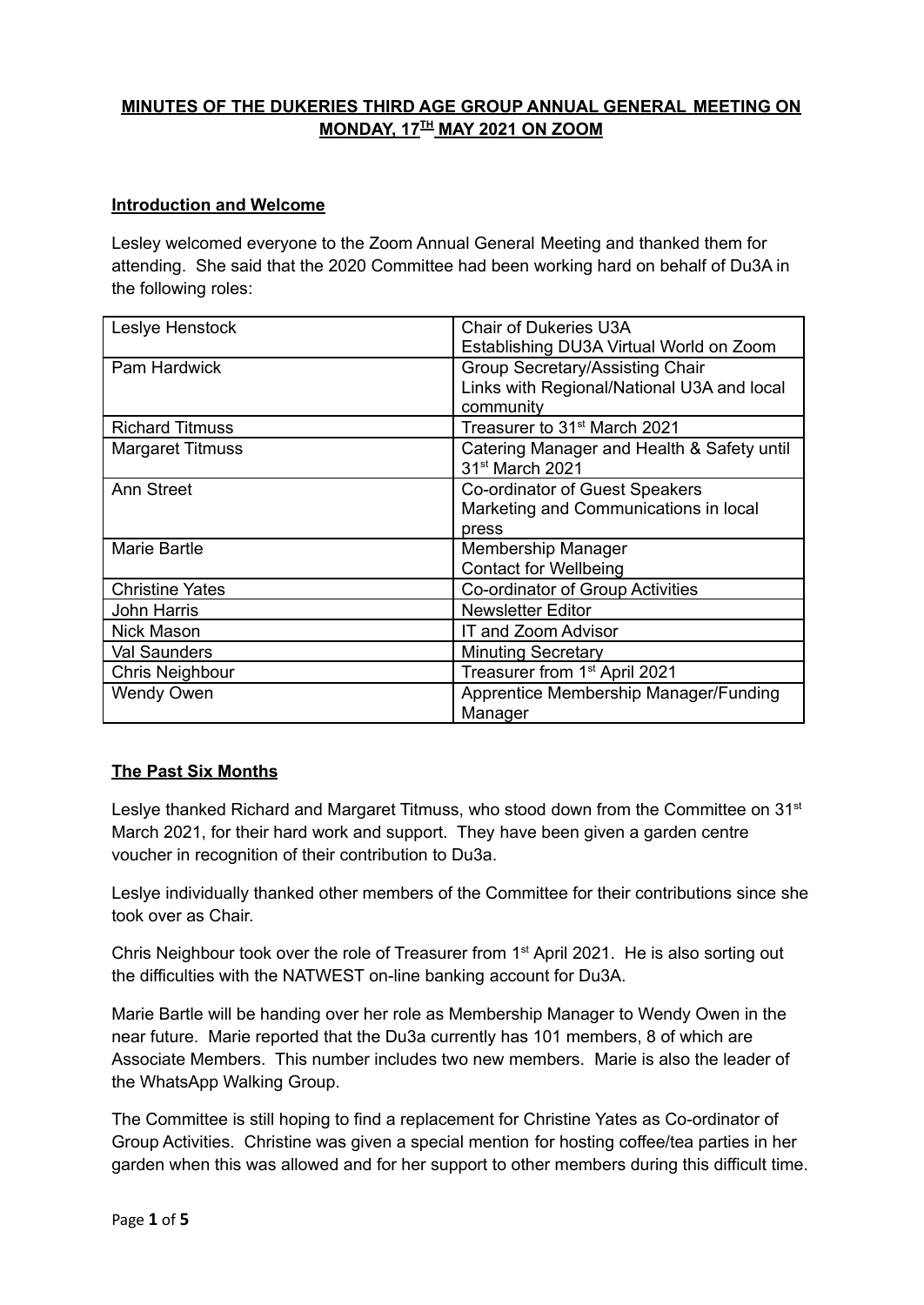Leslye reported that we have been trying to raise the profile of the Du3a to attract new members and are currently designing advertising material to use for this purpose. Nick, John and Ann have been liaising on the design of advertising material such as business cards, leaflets and banners. The membership was shown, on screen, examples of these.

Ann Street has also been submitting articles each month to local publications such as the Roundabout, Sherwood Life and Edwinstowe Parish Magazine. She appealed at the AGM for photographs to accompany the articles and asked Group Leaders to submit photographs of their groups, with their permission, when they are meeting again.

Ann has also done a lot of work editing the Du3a website in order to make it vibrant and current.

John Harris and Nick Mason have been working on the Du3a Facebook page in order for it to interact with other Facebook pages in the area. John is also editor of the Du3a monthly newsletter which has been enjoyed by members during lockdown and attracted many compliments.

Leslye reported that we are currenting looking for funding grants for the Du3a. We are presently using an old borrowed laptop for Zoom events and a new one will cost in the region of £700 to £800.

Wendy Owen has been trying to source funding for Du3a. She has already applied to the National Lottery but our bid was rejected. We can apparently apply again at a later date. She has also applied to RTC and is hoping to hear from them in the next few weeks. She will also be in touch with local Councillors with regard to funding opportunities.

Pam Hardwick as Group Secretary is also the link with regional and national U3A teams. Pam reported at the AGM that Notts Network has been an invaluable source of information when any problems were encountered. They also have support groups for Chairs, Treasurers and Secretaries.

U3A Head Office have recently produced a new Model Constitution. Leslye, Pam and Ann liaised over the wording of this. It was finally decided that we would go with the Model Constitution, despite the fact that it is much longer than our previous one. There are two points on the Constitution that were altered slightly which will be voted on by the members.

Leslye reported to the membership that although her time as Chair had been a steep learning curve, she has enjoyed the role. Meetings and social events have been ticking over on Zoom. The Du3a is also trying to build links with Community Groups locally.

### **Members Attending the AGM**

Apologies were accepted from Peter Davies.

In addition to the Committee, the following members were present at the AGM:

- Colin Barratt and Mal Richardson
- Patti Bell
- Howard and Linda Bond
- Tony and Sue Brewer
- Janice Corkhill
- Alex Edwards

Page **2** of **5**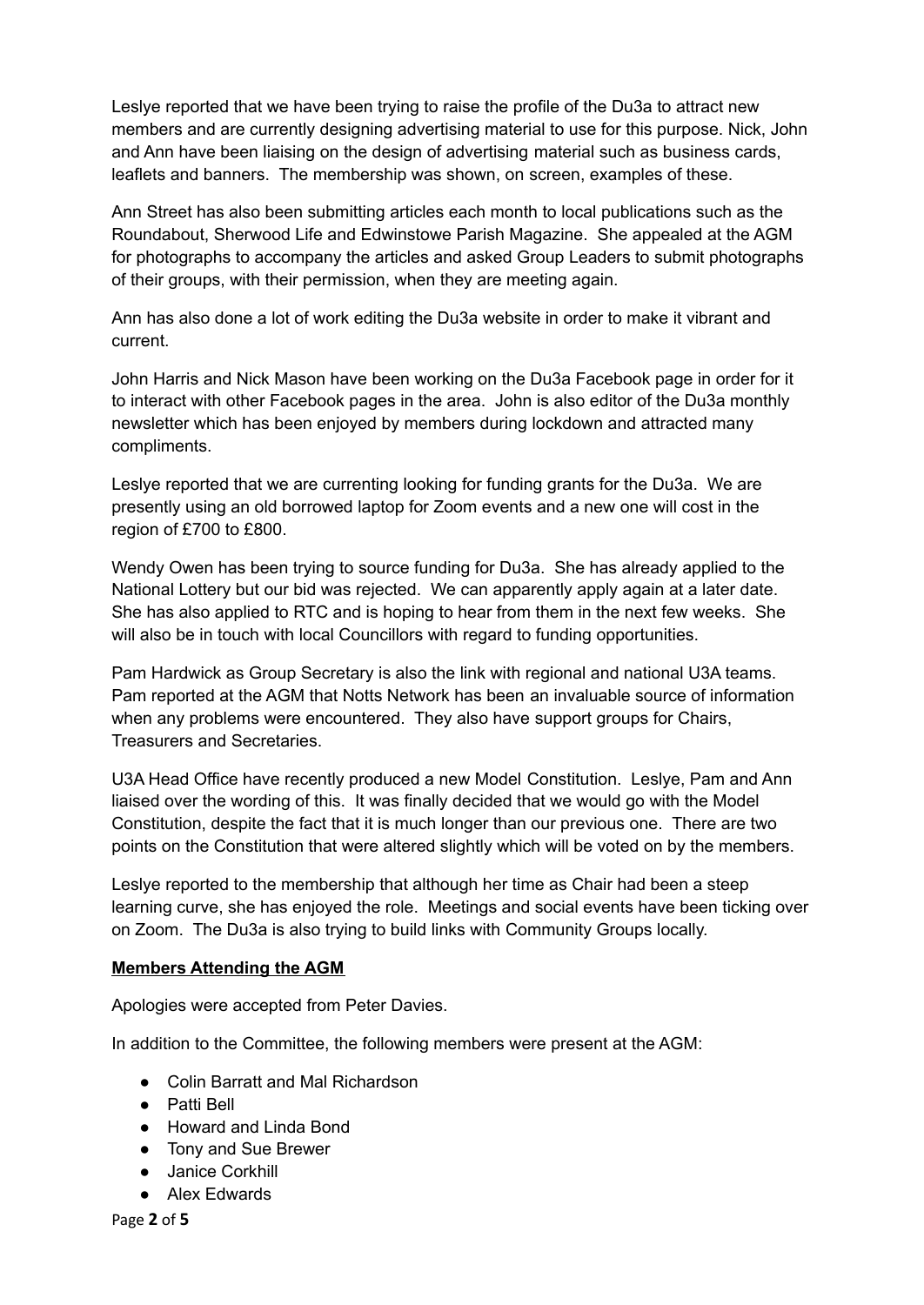- John and Hazel Francis
- George and Alison Hodgson
- Doreen Jackson
- David and Mary Morris
- Sue North
- Sharon Pinkett
- Jean Parry-Williams
- Alan Saunders
- Norah Staley
- Richard and Margaret Titmuss
- Susan Vinev
- John Wheeldon and Connie Bottell
- Stefan Ziemba

## **Proposal to Agree Minutes from the last AGM**

Mary Morris proposed that the Minutes for 19<sup>th</sup> October 2020 be accepted as a true record and Jean Parry-Williams seconded.

## **Votes by Email and Post**

The total number of email and postal votes prior to the AGM was 56.

### **Voting – Items of Change**

A total number of 61 votes were cast including 5 at the AGM. There were two reservations concerning one of the items of change in the Constitution and 59 votes in favour.

### **Voting for the Committee**

A total of 61 votes were cast including 5 at the AGM and the Committee were voted in unanimously.

### **Membership Fees**

These were set at £19 for two years to March 2022. The fee for new members from 1<sup>st</sup> April 2021 to 31<sup>st</sup> March 2022 will be £15 and £10 for Associate Members.

A total of 61 votes were cast including 5 at the AGM and the motion was carried unanimously.

At this point in the AGM Leslye introduced our Community Partners, Andrew Oxnard and Steve Little who wanted to inform the membership about community project opportunities in the local area.

### **Andy Oxnard**

Andy Oxnard, who is Community Group Co-ordinator for Newark and District Council, explained that his role in the local community was to get people involved in volunteering and upskilling, mainly in the Ollerton, Bilsthorpe and Edwinstowe areas.

He is supporting the Ollerton Bowls Club and is trying to encourage new members. Leslye informed him that Du3a already had a "taster session" booked for Wednesday, 26<sup>th</sup> May at 1.30. Quite a number of members expressed an interest in this. Page **3** of **5**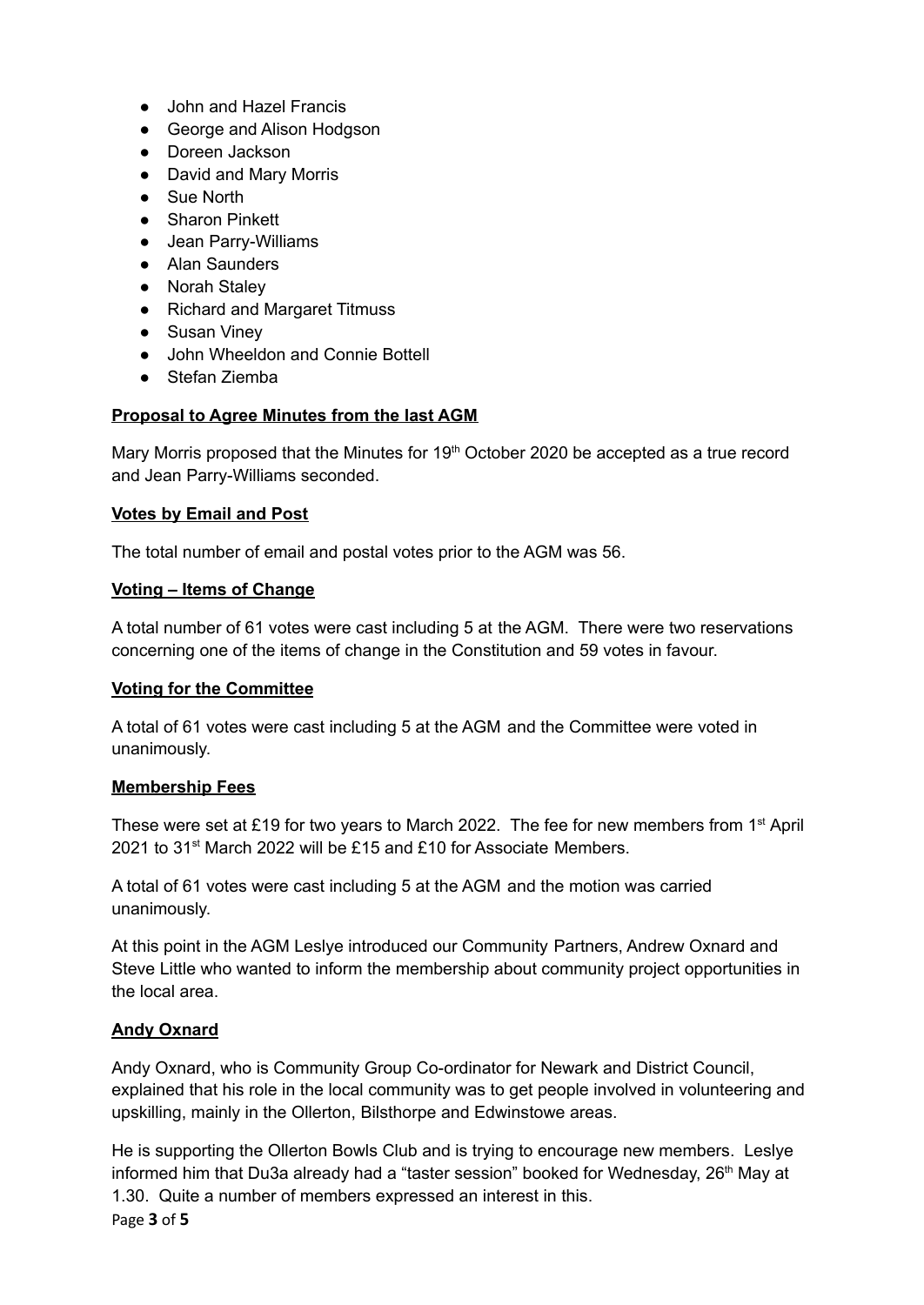Andy also promotes the Dukeries Workshop where people can learn such skills as woodworking and stained-glass window making. One of our members, Sue North, commented that she had joined the Workshop some time ago and was really enjoying it. She is currently making a walking stick.

Andy is also involved in the new local radio station, Bowe Radio, which is on air 24 hours a day with different presenters.

Finding volunteers for environmental projects such as those by the Forestry Commission are also within the scope of Andy's role.

### **Steve Little**

Steve Little, who is Scheme Manager of the Miner2Major Landscape Partnership, explained that the area he covers is from Bestwood Park to the River Meden. It involves such issues as national wildlife and habitat, heathland areas and social history. The RSPB, Inspire, Wildlife Trust and Sherwood Forest trust are also involved with the Partnership.

Steve said that Inspire are running various courses which Du3a members might be interested in including Introduction to Natural History, Map Reading, Protecting, Preserving and Understanding Historic Buildings, etc. Steve said that he would send leaflets to Leslye giving more details about the various projects

Two other projects that Steve mentioned that Du3a members might want to get involved with were a Knitting Challenge to make tiny hats for Innocent Smoothie bottles and a Poetry Course where archive photographs would be used for inspiration to write poetry.

Steve said that Community Grants up to £1000 were available to encourage people to get involved in heritage projects.

Leslye invited Andy and Steve to our U3A Day on 11<sup>th</sup> September 2021.

### **Financial Report and Forecast**

Chris Neighbour explained that although we have a healthy balance in both the current and social accounts, £3914.57 and £1179.58 respectively at 31<sup>st</sup> March 2021, there would be no new income until April 2022.

He said that a projected forecast of Expenditure based on 100 members from 1<sup>st</sup> April 2021 to 31<sup>st</sup> March 2022 would be in the region of £1949. This did not include the capitation fee of £350 for 2021/22 which has not yet been billed or paid.

Our aim is to spend money wisely to benefit members.

Colin Barratt commented that the Jubilee Hall had obtained a grant of £10000 and suggested that we contact John Eastwood about how this was obtained.

### **Events for 2021**

● 26<sup>th</sup> May at 1.30 – Taster Bowls Session at Ollerton Bowls Club

.